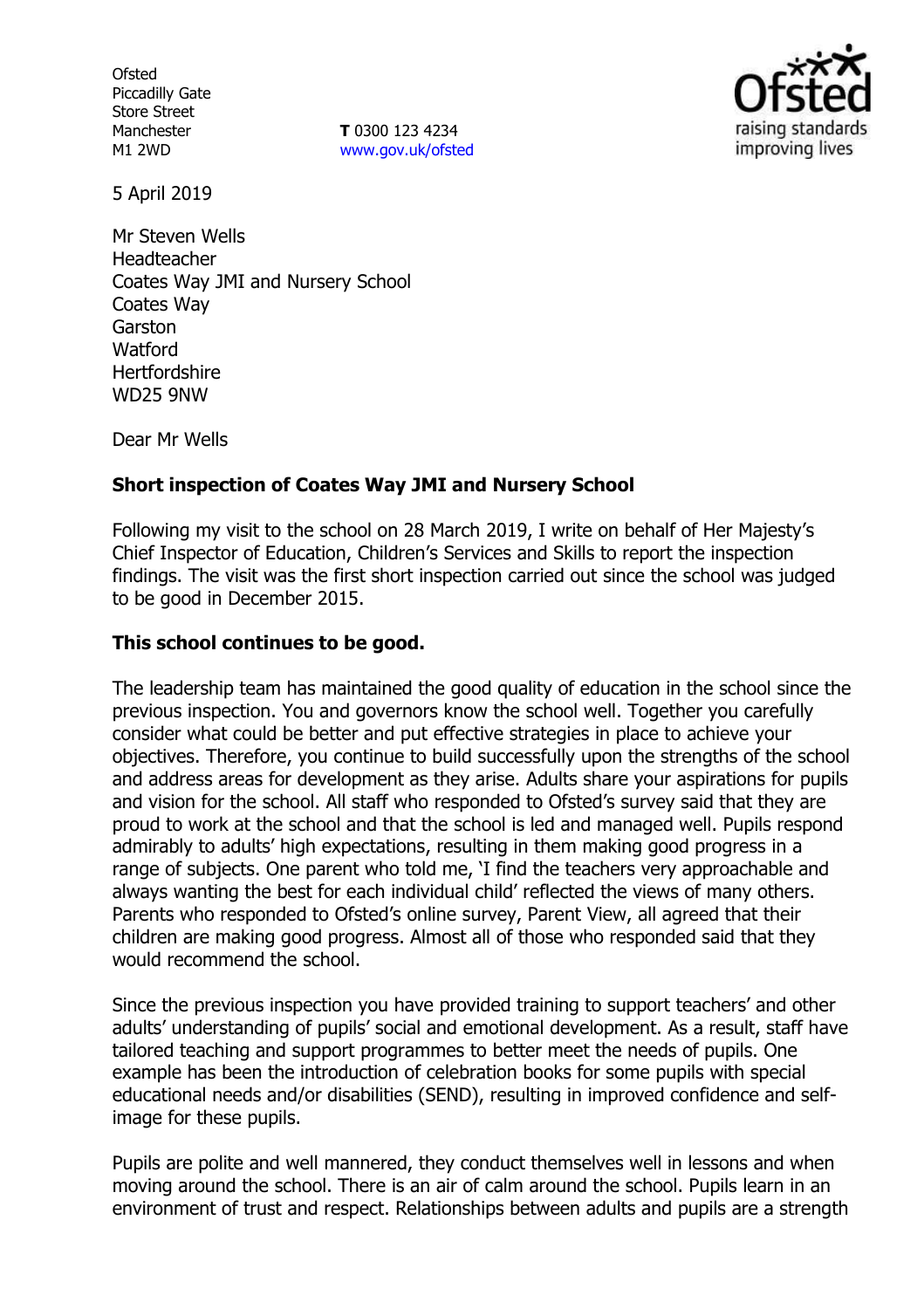

of the school and contribute strongly to pupils' personal and academic development. Pupils I spoke with told me that lessons are fun, and that they enjoy being able to choose the level of challenge. They especially enjoyed learning and performing songs from 'The Sound of Music', which I overheard during the inspection.

# **Safeguarding is effective.**

There is a strong culture of safeguarding in the school, with a tangible atmosphere of care and respect throughout. Pupils say that they feel safe and parents agree. Pupils also say that there is no bullying and that staff would help them if they were worried. Pupils have an understanding of how to keep themselves safe online. They explained the software you use to safeguard them on computers in school and understand about not sharing personal information.

Leaders and governors have ensured that the school's safeguarding arrangements are fit for purpose. You make sure that all staff know the school's safeguarding procedures and systems well. They are in no doubt about what action leaders expect them to take should they have any concerns. You make sure that staff members and the governing body complete appropriate training regularly. This means that they are up to date with the most recent published guidance and are confident to refer concerns. The designated safeguarding leader responds quickly to any concerns. When necessary, he makes referrals to external agencies promptly so that pupils and families get the help that they need.

# **Inspection findings**

- One of my lines of enguiry to check that the school remains good was to find out if you and other leaders understand and meet the needs of small groups of pupils effectively. This was because published outcomes for pupils who attend the school show variations, over time, for disadvantaged pupils and pupils with SEND.
- Strategies for supporting pupils with SEND are understood well by all adults working at the school. The special educational needs coordinator (SENCo) works with pupils and teachers to identify how to meet those pupils' needs. Pupils benefit from personal programmes that focus on their social and emotional needs alongside their academic targets. Leaders take a similarly individualised approach to supporting disadvantaged pupils. They identify the things which might prevent them from learning and put targeted support in place to help them. This results in pupils with SEND and disadvantaged pupils making good progress from their different starting points.
- Additional adults provide effective support to pupils with SEND. These adults have good subject knowledge and ask effective questions without giving pupils the answer. Pupils are able to access the curriculum with growing independence.
- Leaders understand the needs of pupils with SEND well and provide effective support and enable them to make good progress. However, leaders and governors do not have a whole-school overview of the challenges faced by disadvantaged pupils. Consequently, leaders and governors do not have a clear understanding of the impact of this funding on pupils' achievement in different subjects and key stages.
- Another line of enquiry was to establish whether leaders have taken effective action to improve the attendance of boys and pupils with SEND. While attendance overall is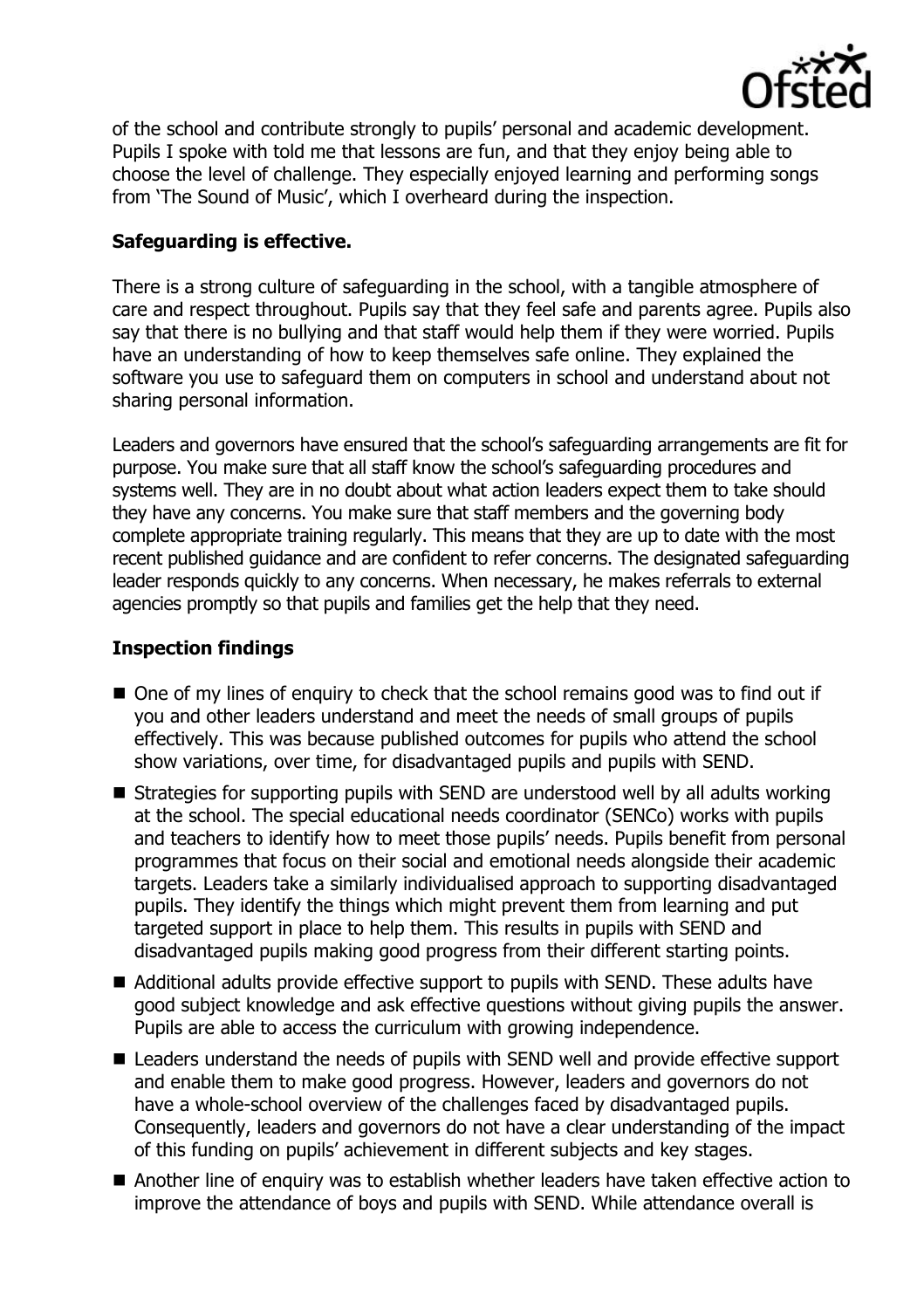

better than the national average, attendance rates for boys and pupils with SEND are not as high as for others in the school.

- You acted decisively to improve attendance for these groups. The school has a wellestablished system of escalation of support for the families of pupils with low attendance. You make good use of a range of strategies to support good attendance, including breakfast club, working with families, home visits and attendance meetings. As a result, current attendance figures for these groups are improving rapidly towards that of other pupil groups in the school.
- My final line of enquiry related to middle leaders' actions to strengthen teaching, learning and assessment, so that pupils make good progress in all subjects of the curriculum. The previous inspection report recommended that middle leaders play a more strategic part in improving teaching, learning and assessment.
- Middle leaders now have a comprehensive understanding of their area of responsibility. They clearly understand the priorities for their subject and have welldeveloped plans in place, which have resulted in improved teaching over time. Middle leaders have a focus on the whole-school priority of vulnerable pupils and know how their actions contribute to achieving this. They have a clear understanding of how barriers to learning within their subjects can be removed for these pupils. However, leaders and middle leaders are in the process of developing the wider curriculum. They have yet to decide upon the essential knowledge and the best sequence for pupils' learning in each subject.

### **Next steps for the school**

Leaders and those responsible for governance should ensure that:

- the curriculum clearly identifies the key knowledge that pupils should learn and that staff better understand the order in which they should learn it
- leaders' information about the allocation of pupil premium funding and its intended outcomes is sufficiently detailed to enable governors to ask more challenging and strategic questions about its impact on disadvantaged pupils' achievement in different subjects and key stages

I am copying this letter to the chair of the governing body and the director of children's services for Hertfordshire. This letter will be published on the Ofsted website.

Yours sincerely

John Crane **Ofsted Inspector**

#### **Information about the inspection**

During the inspection, I spoke with you, senior leaders, middle leaders, a representative from the local authority and two members of the governing body. With leaders, I visited all eight classes, as well as reviewing pupils' work in their books. I looked at information